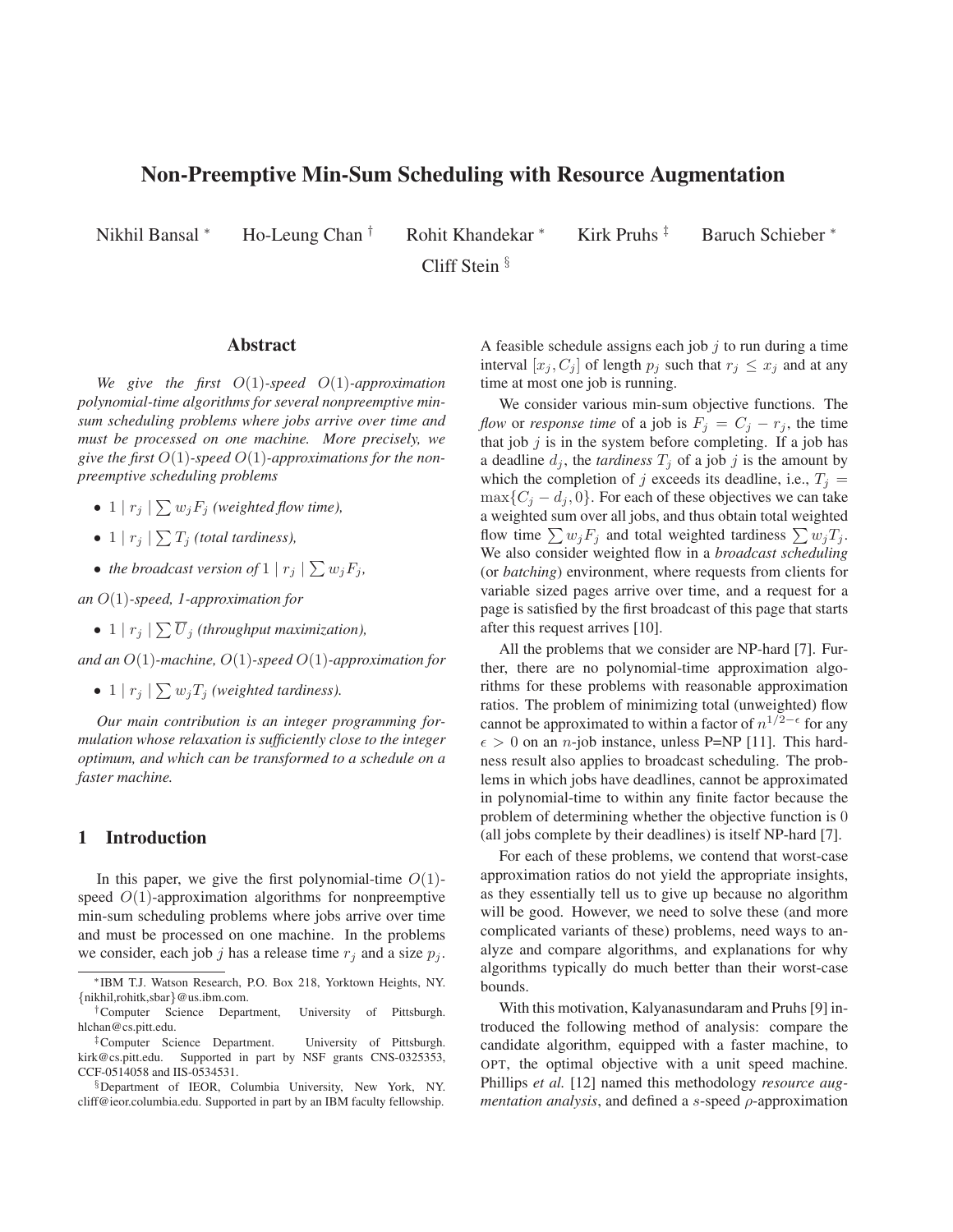algorithm to be one which, using a machine of speed-s, can achieve an objective function value no more than  $\rho \cdot \text{OPT}$ . They also defined the analogous notion of using extra machines instead of/in addition to extra speed: an m-machine s-speed  $\rho$ -approximation algorithm is one which, using m speed-s machines can achieve an objective function value no more than  $\rho \cdot \text{OPT}$  where OPT is the optimal objective function value on a single unit speed machine.

In the last decade, resource augmentation has gained wide acceptance (for a survey of the many resource augmentation results in scheduling see [14]). Often, resource augmentation analysis tends to identify scheduling algorithms that perform well in practice. Several intuitive explanations for this phenomenon have been proposed. Here we give a "sensitivity" explanation. For concreteness, we use the problem  $1 | r_j | \sum F_j$ , although this motivation applies to all problems we consider. The proof that it is NP-hard to approximate  $1 | r_j | \sum F_j$  to within a factor of  $\sqrt{n}$ , uses a reduction from 3-partition. In the created instances for  $1 | r_j | \sum F_j$ , many very small jobs are released every roughly  $B$  time units, where  $B$  is the size of each set in the 3-partition problem. To create an optimal schedule, the intervening time periods must each be packed with 3 jobs that sum to exactly B. In fact, one actually gets a  $\sqrt{n}$  gap in the objective between the optimal schedule and any other feasible schedule. Inspecting the proof, one sees that the job sizes are very carefully tuned. Informally, if the job sizes are perturbed even slightly, the hardness proof falls apart. Perturbing the job sizes is essentially equivalent to perturbing the speed of the machine. If by changing the speed by a small amount, we can approximate the objective function well, this is evidence that the hard instances must be tuned to the particular speed of the machine. So intuitively, the existence of an s-speed  $O(1)$ -approximation algorithm indicates that hard instances need to be carefully tuned and thus are rare in practice.

For the problem  $1 | r_j | \sum F_j$ , Phillips *et al.* [12] give an  $O(\log n)$ -machine  $(1 + \epsilon)$ -approximation polynomial time algorithm. While this result might reasonably be viewed as positive, it is somewhat unsatisfying for two reasons: the resource augmentation is not constant, and the algorithm is quite naive as it merely uses one machine for all jobs of about the same size.

The obvious open question is then whether there is an  $\sum F_j$ . The main reason why this question remained  $O(1)$ -speed  $O(1)$ -approximation algorithm for  $1 \mid r_i$ open for the last decade is that the obvious polynomialtime computable lower bounds are too weak. For nonpreemptive scheduling problems, the most natural lower bounds come from preemptive schedules and from linear relaxations of exact integer programming formulations. It is known that preemptive schedules on slower processors can be much better than nonpreemptive schedules on faster

processors, thus making the preemptive schedule an unacceptable choice for a lower bound in any analysis. More precisely, Phillips *et al.* [12] show that there exists an input instance  $I$  such that the optimal nonpreemptive flow given one speed-s machine, where  $s \leq n^{1/4-\epsilon}$  and  $\epsilon > 0$ , is polynomially larger than the optimal preemptive flow given one unit speed machine.

There are several natural integer linear programming formulations for scheduling problems. (See e.g. [15, 8, 2].) All of the standard formulations have the shortcoming that the linear relaxation with a slower processor can have much better objectives than the optimal integer objective with a faster processor, once again making them useless for a resource augmentation analysis. For intuition, consider the standard strong-time-indexed formulation of  $1 | r_j | \sum F_j$ . In this formulation, a variable  $x_{jt}$  indicates whether job j starts running at time  $t$ . A straightforward exact integer linear program would minimize the objective  $\sum_{j\in J} w_j \overline{F_j}$ , where the flow for job j is  $F_j = \sum_t (t + p_j - r_j)x_j$ . One would then need to add obvious constraints to ensure that only one job is run at each time, and that every job is run. Now consider an instance where big jobs of size  $L$  arrive every  $2L$  time units, and small jobs of size 1 arrive every other time unit. The optimal integer objective, even with a  $\Theta(1)$  speed processor, is  $\Theta(LT)$ , where T is the duration of the instance. However, by scheduling a big job to extent  $1/2$  every L time units and a small job to extent  $1/2$  during each time step leads to a solution to the relaxed linear program with objective value  $\Theta(T)$ .

### **1.1 Our Results**

In this paper we give the first  $O(1)$ -speed  $O(1)$ approximations for the non-preemptive scheduling problems

- 1 |  $r_j$  |  $\sum w_j F_j$  (weighted flow time),
- 1 |  $r_j$  |  $\sum T_j$  (total tardiness),
- the broadcast version of  $1 | r_j | \sum w_j F_j$ ,

An O(1)-speed, 1 approximation for

• 1 |  $r_j$  |  $\sum \overline{U}_j$  (throughput maximization),

and an O(1)-machine, O(1)-speed O(1)-approximation for

• 1 |  $r_j$  |  $\sum w_j T_j$  (weighted tardiness).

In Section 2, we explain our techniques in some detail for the problem of  $1 | r_j | \sum w_j F_j$ , where we finally obtain a 12-speed 2-approximation algorithm. In Section 3, we sketch how to extend these techniques to work for the other problems. In section 4 we show that our approach cannot give a  $(2 - \epsilon)$ -speed,  $n^{o(1)}$ -approximation for flow time. In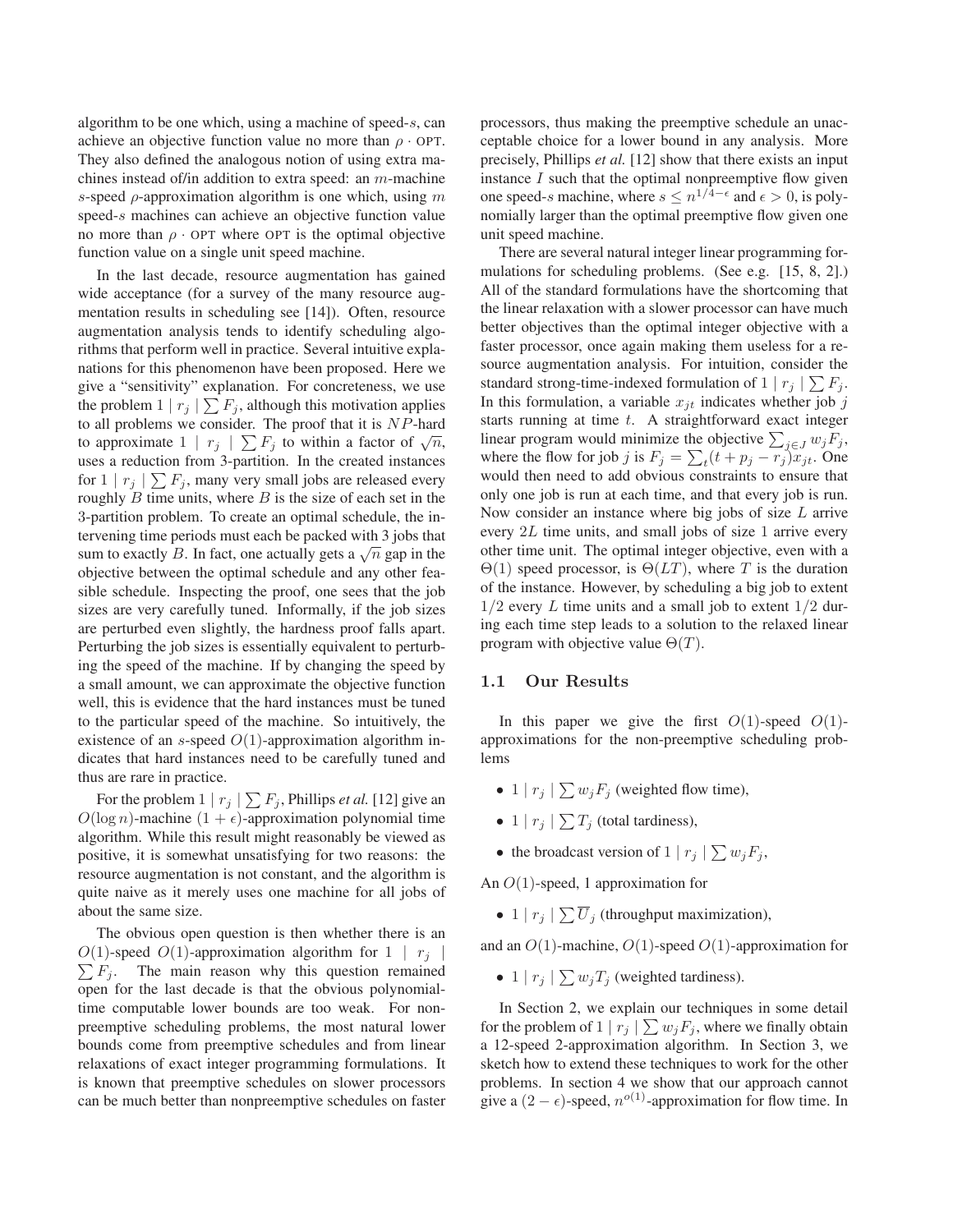contrast, we do show that an  $(1 + \epsilon)$ -speed, O(1)-machine, O(1)-approximation algorithm exits. In these results, we do not try to make the constants as small as possible, rather our aim is to explain a general technique applicable to many problems.

All our algorithms round the relaxation of a novel integer programming formulation that incorporates an additional lower bound on  $F_i$ , which is the main technical contribution of this paper. The intuition for this additional lower bound is simple. Consider the case of a job  $k$  that the LP decides to schedule in the interval  $[t, t + p_k)$ . Then, any job j which is released in the interval  $[t, t + p_k)$  must start no earlier than time  $t + p_k$ , and thus must have a flow  $F_k$  of at least  $p_i + (t + p_k - r_i)$ . We then add such constraints to our linear programming formulation. To see the benefit of this, consider the case when  $j$  is a large job and  $k$  is a small job. Suppose that we need to move  $k$  to run after  $j$ . In the original time indexed LP, we have nothing to "charge" this move to, as  $k$  has not incurred any flow in the linear program. But, with the addition of the new lower bound on  $F_k$ , we can now charge the move against this lower bound. Observe that the resulting integer program is no longer exact, in fact even if we solved the integer program exactly, we would only have a 2-approximation.

### **1.2 Related Results**

The only min-sum objective which has  $O(1)$ approximation algorithms in the non-preemptive case with release dates is weighted completion time  $1 \mid r_j \mid \sum w_j C_j$  [13, 1]. The fact that the total completion time objective  $\sum w_iC_i$  doesn't take into account the release dates is the reason that good approximation algorithms are possible, and is also the reason that the objective is of limited practical use.

There has been a long line of work on  $O(1)$ approximation algorithms for throughput maximization, and more generally for scheduling with job interval constraints [16, 4, 3, 6]. However, these do not imply a 1 approximation using  $O(1)$ -machine with  $O(1)$  speed, as the "natural" LP cannot give such a result. Chuzhoy *et al.* [5] consider the problem of minimizing the number of machines needed to find a feasible schedule for jobs with release time and deadline constraints. This result can be viewed as a resource augmentation since it gives an  $O(m^2)$ machine polynomial time algorithm for scheduling a feasible instance of an m-machine problem. Chuzhoy *et al.* achieve the result by a clever LP formulation that forbids certain intervals for some jobs. Our throughput maximization algorithm uses a similar idea (in fact the constraints in our LP are identical to that of [5] for the single machine  $case<sup>1</sup>$ ).

At a high level, incorporating the second contribution term in the LP is related to the idea of "forbidden intervals" used by Chuzhoy *et al.* However, the problem settings and metrics are very different. For instance, for flow time minimization there are no deadlines; a job can be scheduled anywhere after its release time and hence forbidden intervals cannot be defined.

# **2** The Algorithm for  $1 \mid r_j \mid \sum w_j F_j$

In this section, we prove our main theorem.

**Theorem 1** *There exists a* 12-speed (2+ $\epsilon$ )-approximate de*terministic polynomial-time algorithm for*  $1 \rceil r_j \rceil \sum F_j$ , *and a* 12*-speed 4-approximate deterministic polynomialtime algorithm for*  $1 | r_j | \sum w_j F_j$ .

We first give a randomized pseudo-polynomial-time 12 speed 2-approximation algorithm. Then we explain how to derandomize the algorithm, and create a polynomial-time algorithm. In converting to a polynomial-time algorithm we lose the additional approximation factors. We use  $\text{OPT}(I)$  to denote the optimal flow time for an instance I. The steps in our algorithm are:

- 1. The original instance  $J$  is modified to create a new instance  $\ddot{J}$ . In  $\ddot{J}$  the job sizes are rounded down so that the possible job sizes form a geometric sequence.
- 2. From  $\bar{J}$ , a linear program LP is created. An integer solution to LP can be interpreted as an aligned schedule. An *aligned* schedule is one in which each job with size  $p$  is started at a time that is an integer multiple of  $p$ . The optimal solution to LP will be a lower bound to  $OPT(J)$ .
- 3. The linear program LP is then solved. An arbitrary solution is then converted into a canonical solution that essentially favors jobs that are released earlier.
- 4. The solution of LP is randomly rounded into a pseudoschedule. In a pseudo-schedule each job is run exactly once, but more than one job may be running at each time.
- 5. Using some additional speed, this pseudo-schedule is converted into a feasible schedule for  $\hat{J}$ .
- 6. Finally, again using some additional speed, a feasible schedule for *J* is produced.

The correctness should be apparent as we now describe the steps in greater detail.

<sup>&</sup>lt;sup>1</sup>Chuzhoy *et al.* [5] do not consider the throughput maximization ver-

sion, but for the single machine case their rounding algorithm can also be seen to imply an  $O(1)$ -machine, 1-approximation, and an  $O(1)$ -speed, 1-approximation.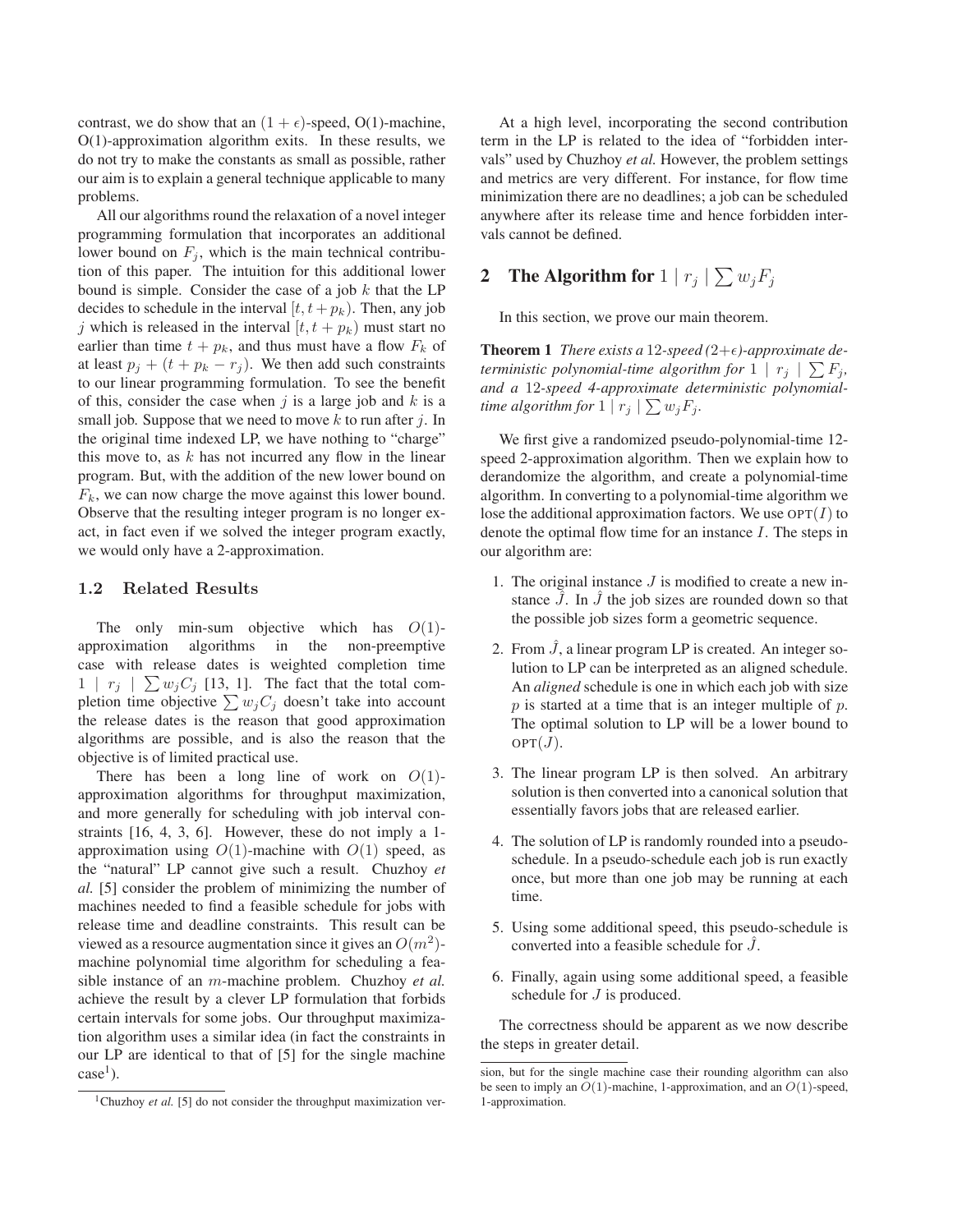$$
\min \qquad \sum_{j \in J} w_j F_j
$$
\n
$$
\text{s.t.} \qquad \qquad \sum_{j \in J} x_{jt} = 1 \qquad \qquad \forall j \in J
$$
\n
$$
\sum_{j \in J} \sum_{\tau: \tau \in (t - p_j, t]} x_{j\tau} \le 1 \qquad \qquad \forall t \in \mathbb{Z} \qquad (1)
$$
\n
$$
\forall j \in J: \quad F_j = \frac{1}{2} \left( \sum_t (t + p_j - r_j) x_{jt} + p_j + \sum_{k: C_k^{-1} > C_j^{-1}} \sum_{t \in [r_j - p_k + 1, r_j]} (t + p_k - r_j) x_{kt} \right)
$$
\n
$$
x_{jt}, F_j \ge 0 \qquad \qquad \forall j \in J, t \in \mathbb{Z}
$$

#### **2.1 Rounding Job Sizes**

Let  $\beta > 1$  be an integer to be determined later. In the instance  $\hat{J}$ , the size of job j is  $\hat{p}_j = \frac{1}{2} \beta^{\lfloor \log_\beta p_j \rfloor}$ , that is, the new job size is half the largest nower of  $\beta$  not greater than new job size is half the largest power of  $\beta$  not greater than  $p_j$ .

**Lemma 2** *There is an aligned schedule for* Jˆ *with*  $\sum w_j F_j \le \text{OPT}(J)$ .

**Proof:** Given the optimal weighted flow schedule  $OPT(J)$ on  $J$ , we construct an aligned schedule on  $\tilde{J}$ . Consider a job j scheduled to start at time t in OPT(J). Since  $\hat{p}_j \leq$  $p_j/2$ , there exists a time  $s \in [t, t + p_j/2]$  that is integer multiple of  $\hat{p}_j$ . Job j starts at time s in our aligned schedule. Since  $\hat{p}_i \leq p_i/2$ , j completes in this aligned schedule for J before j completes in  $OPT(J)$ .

To simplify the notation from here on, we use  $p_j$  to denote  $\hat{p}_i$ . We scale the time axis by a factor of 2 and assume that the sizes of jobs  $p_i$  are integer powers of  $\beta$ , i.e.,  $p_j \in \{1, \beta, \beta^2, \dots, \beta^{\kappa}\}\$  for some integer  $\kappa$ . Let  $\mathcal{C}_i = \{j \in$  $J | p_j = \beta^i$  and call jobs in  $\mathcal{C}_i$  as *class-i jobs*. Let  $C_j^{-1}$  be the class of job j. We call an interval  $[t, t + \ell)$ , where t is an integer multiple of  $\ell$ , as an *aligned*  $\ell$ -*interval*.

### **2.2 The Linear Programming Formulation**

We consider strong-time-indexed formulations where there is a variable  $x_{jt}$  for each job j and for each time t, which indicates whether job  $j$  starts at time  $t$ . Since we are seeking aligned schedules, there will only exist variables  $x_{it}$  for times t that are an integer multiple of  $p_i$ . Recall the additional lower bound on the flow time implied by the observation that if a job k is running at time  $r_i$ , then job  $j$  must wait until job  $k$  completes before job  $j$  can begin. That is, the flow time is at least  $p_i$  plus the time between  $r_i$  and when job k finishes, which in our notation is  $p_j + \sum_{k \in J \setminus \{j\}}^k \sum_{t \in [r_j - p_k + 1, r_j]} (t + p_k - r_j) x_{kt}$ .<br>For technical reasons, we will apply this lowe

For technical reasons, we will apply this lower bound only when job  $j$  is in a smaller class than job  $k$ . We are now ready to give the linear program (1) that we will use. We recall that even the integer program does not solve the scheduling problem exactly.

The assignment constraints in the first two lines guarantee that every job is scheduled, and that at most one job is run at each time. Let  $LP^* = \{x_{jt}^*, F_j^*\}$  be the (fractional) optimum solution to (1).

**Lemma 3** *The optimal LP objective*  $\sum_{j \in J} w_j F_j^* \leq$  $OPT(J)$ .

**Proof:** As both  $\sum_{t} (t + p_j - r_j) x_{jt}$  and  $p_j$  + **t foot.** As bound  $\sum_{t} (t - \mu_j - \tau_j)x_j t$  and  $\mu_j$  +<br>  $\sum_{k:C_k^{-1}} C_j^{-1} \sum_{t \in [r_j-p_k+1,r_j]} (t+p_k-r_j)x_{kt}$  lower bound the flow time for job  $j$ , the average of these two terms lower bounds the flow time for job  $j$ .

We now show that  $LP^*$  defines a laminar schedule for each class  $C_i$  that favors high weighted jobs. We also can convert  $LP^*$  to a canonical schedule that breaks ties in favor of earlier arriving jobs. This property will be crucial in producing the pseudo-schedule. We say a job j *runs* at time t if  $x_{jt}^*$  is positive. A job *starts* at the earliest time that it runs, and *completes* at the last time that it runs. The *lifetime* of a job is the interval between when it starts and when it completes. Let  $X(t, j) = \sum_{s \leq t} x_{js}$  be the extent to which  $LP^*$  has processed job j up until time t. A schedule is *canonical* if for any two jobs i and j, with  $p_i = p_j$ ,  $w_i = w_j$  and  $r_i < r_j$  (or  $r_i = r_j$  and  $i < j$ ), job j does not run in  $LP^*$  earlier than the completion time for job *i*. By making local exchanges, it is very easy to modify  $LP^*$  to be canonical in polynomial time, without altering the value of the objective. We introduce a new relation  $\preceq_i$  on jobs in class  $C_i$ , defined as follows:  $j \preceq_i k$  if and only if

(1) 
$$
w_j < w_k
$$
, or (2)  $(w_k = w_j) \wedge (r_k < r_j)$ , or  
(3)  $(w_k = w_j) \wedge (r_k = r_j) \wedge (k \leq j)$ .

It is easily seen that  $\preceq_i$  is a total order. The next two easy lemmas (proofs omitted) describe structure in the ordering of the jobs. Let  $\preceq$  denote the union of the orders  $\preceq_i$  for all job classes.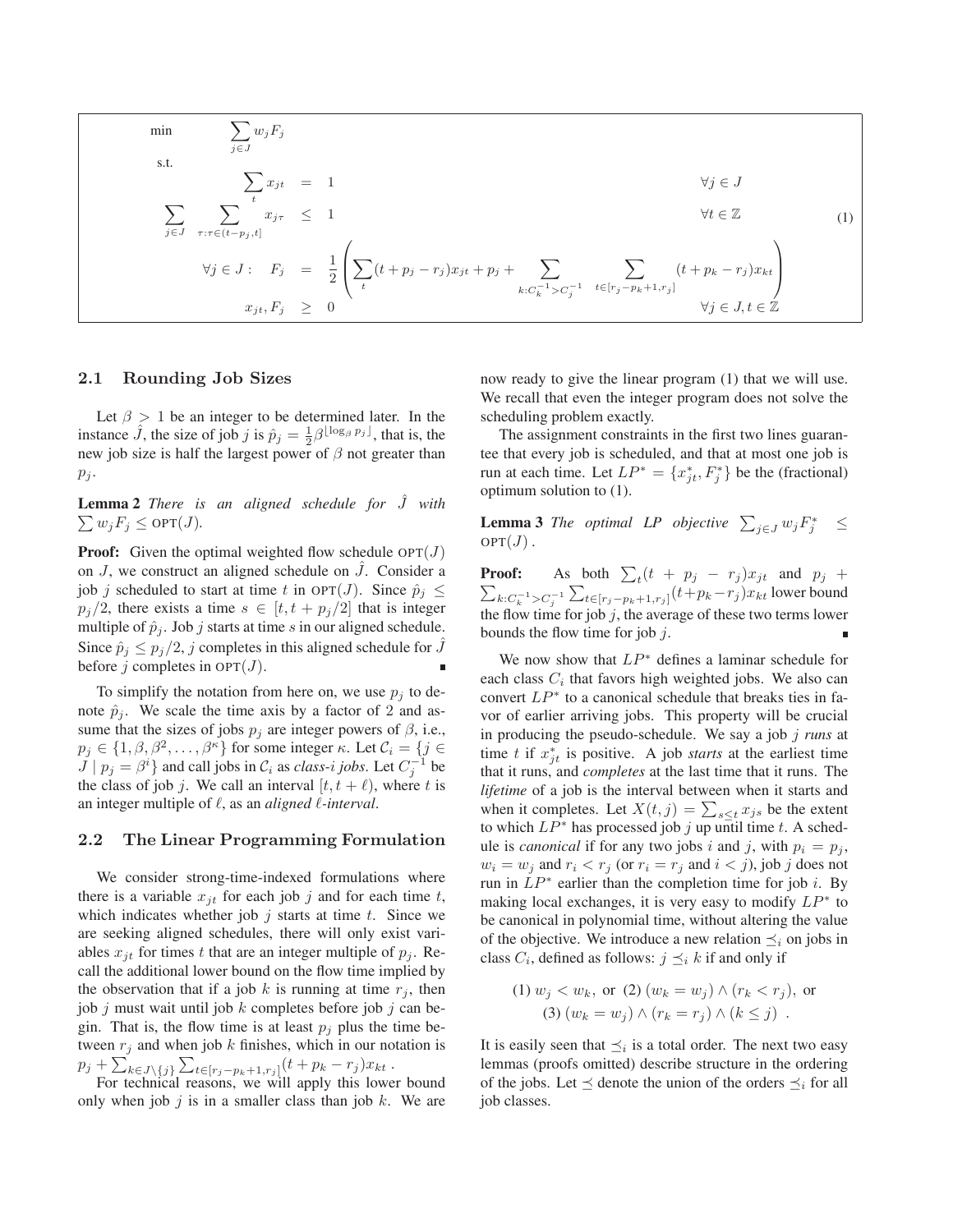**Lemma 4** *In LP<sup>\*</sup>, for any two jobs*  $j, k \in C_i$  *that are in the same class, if*  $j \leq k$ *, then there can not exist a time*  $\tau$ *such that*  $0 < X(\tau, k) < 1$  *and j runs at time*  $\tau$ *.* 

This implies that

**Lemma 5 (Laminar schedule)** *In* LP∗*, consider two distinct jobs*  $j, k \in C_i$  *in the same class. Assume there exists a time*  $\tau_1$  *such that*  $0 < X(\tau_1, j) < 1$  *and job k runs at time*  $\tau_1$ *. Then the earliest time*  $\tau_2 \geq \tau_1$  *that job j can be run next is the completion time for job* k*.*

### **2.3 Creating the Pseudo-Schedule**

We construct the pseudo-schedule by applying α*rounding* to each class separately. In  $\alpha$ -rounding we pick an offset  $\alpha \in [0, 1)$  uniformly at random, then starting from time 0, we schedule a job in each class whenever the LP has first scheduled a cumulative  $\alpha$ ,  $1 + \alpha$ ,  $2 + \alpha$ , ... units of jobs. Formally, to obtain the schedule for class  $C_i$ , let  $X(t) = \sum_{j \in C_i} \sum_{s \le t} x_{js}$  be the extent to which  $LP^*$  has processed jobs in  $C_i$  up until time t. For each non-negative integer h, let  $t<sub>h</sub>$  be the time when  $X(t)$  first exceeds  $h + \alpha$ . We schedule a class-i job j at time  $t<sub>h</sub>$ . The job j is chosen as follows: Let  $\gamma = h + \alpha - X(t_h - 1)$ . Consider all the jobs  $j' \in C_i$  such that  $x_{j't_h} > 0$  and order them as  $j_1, j_2, \ldots, j_q$ in the order determined by the laminar schedule condition at time  $t<sub>h</sub>$  (which is descending  $\preceq$  order). The job j is the job  $j_k$  in this order such that  $x_{j_1t_h} + \ldots + x_{j_kt_h}$  first exceeds  $\gamma$ . In our procedure above, we use the same  $\alpha$  for each class (note that  $\alpha$  is still uniformly distributed in [0, 1) for each class). The next two lemmas state useful properties of this pseudo-schedule.

**Lemma 6** *The pseudo-schedule output by the above rounding procedure satisfies the following properties:*

- *1. Each job*  $j \in J$  *is scheduled exactly once (obviously it is scheduled in an aligned*  $p_i$ -interval).
- 2. *No two jobs from the same class*  $C_i$  *are scheduled in the same aligned*  $\beta^i$ -interval.
- *3. Consider any aligned*  $\beta^i$ -interval for  $0 \le i \le \kappa$ . The *total size of all the jobs in classes*  $C_0, \ldots, C_i$  *scheduled in this interval is at most*  $\beta^i + \frac{\beta^{i+1}-1}{\beta-1} < \beta^i (2+\frac{1}{\beta-1})$ *.*

**Proof:** The first property follows directly from the laminar property of the schedule of jobs within a class and the nature of  $\alpha$ -rounding. Assume to reach a contradiction that some job  $j \in \mathcal{C}_i$  was scheduled at distinct times  $t_1$  and  $t_2$  with  $t_1 < t_2$ , and consider the time interval I between when j is run by  $LP^*$  at time  $t_1$  and at time  $t_2$ . Then by Lemma 4 and Lemma 5, any job  $k \in C_i$  run by  $LP^*$  during the time interval I must satisfy  $j \preceq k$ , and k's lifetime must

be contained in the interval  $I$ . Thus the extent to which  $LP^*$  runs jobs in  $C_i - \{j\}$  during I is an integer. Since the extent to which  $LP^*$  runs job in j during I is fractional, this contradicts the assumption that  $LP^*$  has processed jobs to an extent of some integer plus  $\alpha$  during both the period when j was running at time  $t_1$  and the period when j was running at time  $t_2$ .

The second property follows from the "volume" constraint that states that the sum of the fractions of all jobs running at any time  $t$  is upper bounded by 1.

For the third property, consider any aligned  $\beta^i$ -interval I. Let  $\delta_{i'}$  be the fractional extent to which jobs in  $\mathcal{C}_{i'}$  are scheduled in I for  $0 \leq i' \leq i$ . Summing the volume constraints for all these jobs, we get that  $\sum_{i=0}^{i} \beta^{i'} \delta_{i'} \leq \beta^{i}$ .<br>Furthermore at most  $[\delta_{i'}] < \delta_{i'} + 1$  jobs from  $\beta_{i'}$  can be Furthermore at most  $\lceil \delta_{i'} \rceil < \delta_{i'} + 1$  jobs from  $C_{i'}$  can be scheduled in  $I$  in the pseudo-schedule. Thus the total volume of jobs in  $C_0, \ldots, C_i$  that can be scheduled in I is at  $\text{most } \sum_{i'=0}^{i} \beta^{i'} \lceil \delta_{i'} \rceil \leq \sum_{\beta^{i+1}-1}^{i} \beta^{i'} (\delta_{i'}+1) \leq \beta^{i} + (\beta^{0} + \beta^{0})$  $\beta^{1} + \cdots + \beta^{i} = \beta^{i} + \frac{\beta^{i+1}-1}{\beta-1}.$ 

The flow time of jobs in the pseudo-schedule can be easily related to their LP contribution.

**Lemma 7** *For job*  $j \in J$ *, the expected flow time of*  $j$  *in the*  $pseudo-schedule$  is  $\sum_t (t + p_j - r_j) x_{jt}^*$ .

**Proof:** Consider a job j and time t. As  $\alpha$  varies from 0 to 1, there are exactly  $x_{jt}^*$  fraction of choices of  $\alpha$  for which job j is scheduled at time t in the pseudo-schedule. Since  $\alpha$ is chosen uniformly at random, the expected flow time of  $j$ is thus  $\sum_t (t + p_j - r_j) x_{jt}^*$ .

# **2.4 Converting the Pseudo-Schedule into a Feasible Schedule**

We use a factor  $\left(2+\frac{1}{\beta-1}\right)$  speedup to convert the pseudo-<br>ledule into a feasible schedule that schedules at most one schedule into a feasible schedule that schedules at most one job at any single time. Furthermore, we argue that the weighted flow time of the final schedule for  $J$  is at most twice the value of the LP relaxation, and hence, at most  $2 \cdot LP^*$ . Notice that Lemma 7 only uses the first lower bound on flow time. This conversion is precisely where we use our second lower bound on flow time in the LP formulation.

Consider the pseudo-schedule produced above. Call a job *maximal* if it does not overlap with any other job of larger size. In Figure 1, for example, the job in class-4 is maximal. We associate a natural  $\beta$ -ary tree with any maximal job and the jobs overlapping with it. Recall that the pseudo-schedule schedules any class-i job in an aligned  $\beta^i$ interval. Thus, the tree-nodes in level  $i$  correspond to the aligned  $\beta^i$ -intervals overlapping with the maximal job.

We give a procedure that uses a speed up factor of  $(2+1/(\beta-1))$ , and given a tree corresponding to a maximal job, it feasibly schedules all the jobs in that tree in the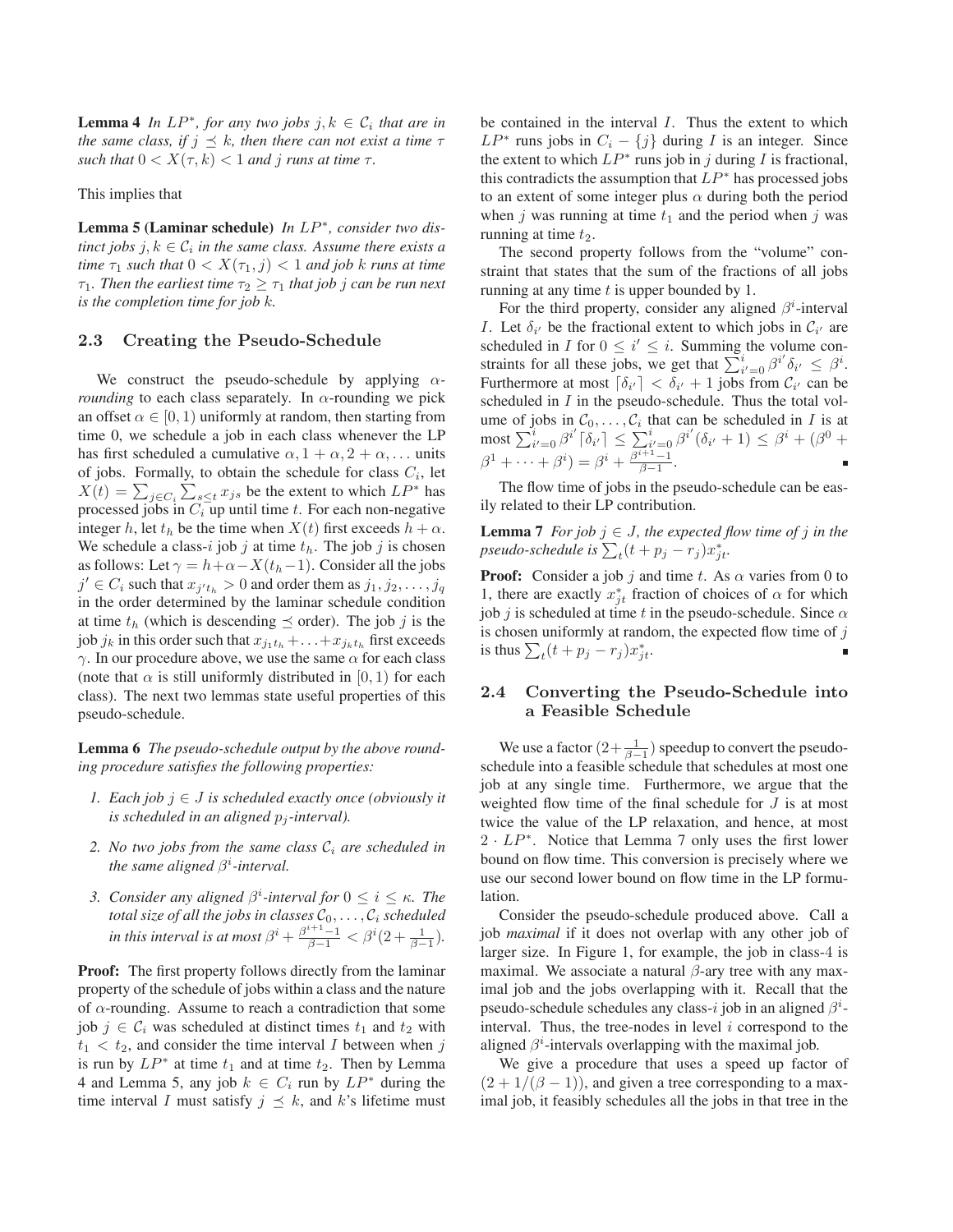

**Figure 1. Example of a pseudo-schedule output by the rounding procedure for** β = 2 **and its corresponding** β**-ary tree. The numbers indicate the classes and shaded boxes/tree-nodes correspond to jobs** *j* scheduled in aligned  $p_i$ -intervals. The total size of shaded nodes in any sub-tree (containing a node and all its descendants) is at most  $(2 + \frac{1}{\beta - 1})$  times the size of the root of the sub-tree (see<br>Lemma 6-3) **Lemma 6-3).**



**Figure 2. Partition of jobs into early and late jobs.**

 $\beta^i$ -interval corresponding to the root. The schedule is feasible in the sense that each job is scheduled after its release time, and moreover, the flow time of each job can be related to its LP contribution. Since all the maximal jobs are non-overlapping, applying the above procedure to each tree produces a schedule for entire instance.

Consider a maximal job  $j$  in class- $i$  scheduled in an aligned  $\beta^i$ -interval  $I = [\tau, \tau + \beta^i)$ . Let  $J_I$  denote the set of jobs scheduled in the interval I, and let  $T_I$  denote the  $\beta$ -ary tree associated with the pseudo-schedule in *I*. We partition the jobs  $J_I \setminus \{j\}$  into two sets *early* and *late*. The *early* jobs are the jobs  $\{k \in J_I \setminus \{j\} \mid r_k < \tau\}$  that are released before time  $\tau$ . These jobs can be scheduled anywhere in  $I$ . Note that even though an early job  $k$  is scheduled during the interval  $I$ , it does not "pay" the "penalty term"  $(\tau + p_j - r_k)x_{j\tau}^*$  in its flow  $F_k^*$ . The *late* jobs are the jobs  $\{k \in J_I \setminus \{j\} \mid \tau \leq r_k < \tau + \beta^i\}$  that are released in I. A late job  $k$  can be scheduled no earlier than its release time  $r_k$ . Note that a late job k "pays" the "penalty term"  $(\tau + p_j - r_k)x_{j\tau}^*$  in its flow  $F_k^*$ .

We now describe our procedure FIT, to convert the

pseudo-schedule into a feasible schedule:

**Algorithm FIT:** We first shrink all jobs in  $J_I$  by a factor of  $(2 + \frac{1}{\beta - 1})$ . We then compute the POSTORDER<sup>2</sup> traver-<br>sal of the  $\beta$ -ary tree  $T_r$ . We schedule all early jobs in the sal of the  $\beta$ -ary tree  $T_I$ . We schedule all early jobs in the order they appear in POSTORDER $(T_I)$ . The maximal job  $j$  is scheduled after the early jobs. We then compute the PREORDER<sup>3</sup> traversal of  $T_I$ . We schedule all late jobs in the order they appear in PREORDER $(T_I)$ . The late jobs are then "right-justified", or shifted as far right as possible so that the last late job completes at the end-point of interval I.

The following lemma shows that the schedule computed by the FIT procedure is feasible.

<sup>&</sup>lt;sup>2</sup>Recall that the POSTORDER traversal of a single-node tree  $v$  is defined as POSTORDER $(v) := v$  and that of a  $\beta$ -ary tree T with root r and left-toright sub-trees  $T_1, \ldots, T_\beta$  is recursively defined as POSTORDER $(T) :=$ POSTORDER $(T_1), \ldots$ , POSTORDER $(T_\beta), r$ .

<sup>&</sup>lt;sup>3</sup>Recall that the PREORDER traversal of a single-node tree v is defined as PREORDER $(v) := v$  and that of a  $\beta$ -ary tree T with root r and leftto-right sub-trees  $T_1, \ldots, T_\beta$  is recursively defined as PREORDER(T) :=  $r$ , PREORDER $(T_1), \ldots$ , PREORDER $(T_\beta)$ .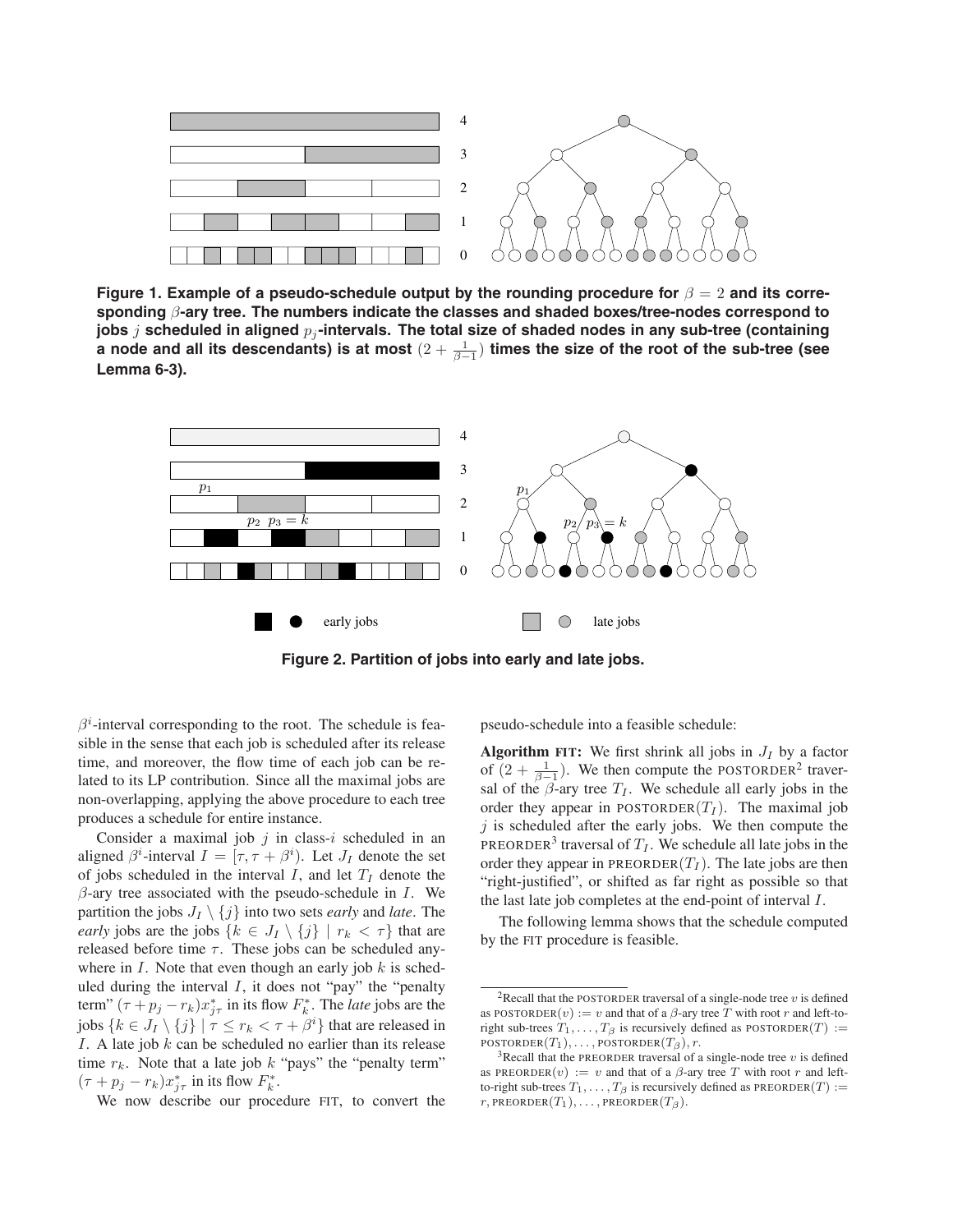**Lemma 8** *The schedule output by the* FIT *procedure satisfies the following properties.*

- *1. The jobs in* J<sup>I</sup> *are scheduled in the interval* I *such that no two jobs overlap.*
- 2. Each early job in  $J_I$  completes no later than its com*pletion time in the pseudo-schedule.*
- *3. Each late job in* J<sup>I</sup> *starts no earlier than its start time in the pseudo-schedule, and it completes within* I*.*

**Proof:** The first property follows from the observations that the total size of all the jobs in  $J_I$  is at most  $\beta^i(2 + \frac{1}{\beta-1})$ , the length of the interval I is  $\beta^i$ , and we shrink all the jobs by a factor of  $\left(2+\frac{1}{\beta-1}\right)$ .<br>We now prove the second

We now prove the second property. Consider an early job  $k \in J_I$ . Let its completion time in the pseudo-schedule be  $\tau + \tau_k$ . It is sufficient to argue that the total size of early jobs (including k) that come no later than k in POSTORDER( $T_I$ ) is at most  $\tau_k(2 + \frac{1}{\beta - 1})$  before shrinking. To this end, con-<br>gidently at  $\frac{\Gamma(2 + \beta - 1)}{\Gamma(2)}$  is to node *k*. (See Fig. sider the prefix of POSTORDER $(T_I)$  up to node k. (See Figure 2 for an example, here  $k$  is the second early job in class 1). Let  $T_1, \ldots, T_q$  be the disjoint subtrees of  $T_I$  that are traversed in POSTORDER $(T_I)$  up to node k. Note that the root of  $T_q$  is k. Now let  $p_1, \ldots, p_q$  be the (disjoint) intervals occupied by the roots of  $T_1, \ldots, T_q$ . (Again see Figure 2 which shows the intervals  $p_1$ ,  $p_2$  and  $p_3$ , and the corresponding subtrees on the right). Note that the total size of  $p_1, \ldots, p_q$  is precisely  $\tau_k$ . Furthermore, from Lemma 6-3, the total size of jobs in  $J_I$  that are contained in intervals  $p_1, \ldots, p_q$  is at most  $(2 + \frac{1}{\beta - 1})$  times the total size of these intervals. Thus in particular, the total size of early jobs in intervals. Thus, in particular, the total size of early jobs in these intervals is at most  $\tau_k(2 + \frac{1}{\beta - 1})$  and the property follows lows.

The proof of the third property follows from the same argument, now applied to PREORDER $(T_I)$ .

The next lemma shows an upper bound on the expected flow time of the final schedule.

**Lemma 9** *The expected weighted flow time of the final schedule for* Jˆ *output by the* FIT *procedure is at most*  $2 \cdot \sum_{j \in \hat{J}} w_j F_j^* \leq 2 \cdot \text{OPT}(\hat{J}).$ 

**Proof:** It is sufficient to argue that the expected flow time of a job  $j$  is at most

$$
2 \cdot F_j^* = \left(\sum_t (t + p_j - r_j)x_{jt}^*\right) + \left(p_j + \sum_{k:C_k^{-1} > C_j^{-1}} \sum_{t \in [r_j - p_k + 1, r_j]} (t + p_k - r_j)x_{kt}^*\right).
$$

Let  $F_i$  denote the random variable whose value is the flow time of j in the final schedule for  $\hat{J}$ . Let  $F'_{j}$  denote

the random variable whose value is the flow time of  $i$  in the pseudo-schedule. Let  $\mathcal{E}_j$  be the event that the job j is a late job in the pseudo-schedule. We now observe that

$$
\begin{aligned}\n\mathbf{E}[F_j] &= \mathbf{E}[F'_j] + \mathbf{E}[F_j - F'_j] \\
&= \sum_t (t + p_j - r_j) x_{jt}^* + \mathbf{E}[F_j - F'_j] \\
&= \sum_t (t + p_j - r_j) x_{jt}^* + \mathbf{Pr}[\overline{\mathcal{E}}_j] \cdot \mathbf{E}[F_j - F'_j \mid \overline{\mathcal{E}}_j] \\
&\quad + \mathbf{Pr}[\mathcal{E}_j] \cdot \mathbf{E}[F_j - F'_j \mid \mathcal{E}_j] \\
&\le \sum_t (t + p_j - r_j) x_{jt}^* + \mathbf{Pr}[\mathcal{E}_j] \cdot \mathbf{E}[F_j - F'_j \mid \mathcal{E}_j].\n\end{aligned}
$$

The first equality follows from Lemma 7, and the inequality follows from the fact that  $\mathbf{E}[F_j - F'_j \mid \overline{\mathcal{E}}_j] \leq 0$ which in turn follows from Lemma 8 parts 1 and 2. To complete the proof, we now argue that

$$
\mathbf{Pr}[\mathcal{E}_j] \cdot \mathbf{E}[F_j - F'_j | \mathcal{E}_j] \leq \mathbf{Pr}[\mathcal{E}_j] \cdot \mathbf{E}[F_j | \mathcal{E}_j] \leq p_j + \sum_{k:C_k^{-1} > C_j^{-1}} \sum_{t \in [r_j - p_k + 1, r_j]} (t + p_k - r_j) x_{kt}^*.
$$

If  $j$  is a late job, let  $k$  be the random variable denoting the maximal job that overlaps with  $j$  in the pseudoschedule and let  $\tau$  denote the random variable whose value is the start time of  $k$  in the pseudo-schedule. Since  $j$  is late for k, it must have been released during  $[\tau, \tau + p_k]$ and also scheduled at some time t during  $[r_i, \tau + p_k]$  by the pseudo-schedule. Thus the probability that  $j$  is late for some job k is at most  $\sum_{\tau:\tau \in [r_j - p_k + 1, r_j]} x_{k\tau}^*$ . Moreover, as j is scheduled at some  $t \in [r_j, \tau + p_k]$  by the pseudoschedule, and it must be scheduled no later than  $\tau + p_k$ by FIT, its flow time is at most  $\tau + p_k - r_j$ . Thus the expected flow time of  $j$  due to  $k$  being the maximal job is at most  $\sum_{\tau:\tau\in[r_j-p_k+1,r_j]} (\tau+p_k-r_j)x_{j\tau}^*$ , which is exactly twice the contribution (corresponding to the second term) of job  $k$  to the flow time of  $j$  in the LP formulation.

The aligned schedule that we constructed for  $J$  is a feasible schedule for  $J$  with a  $2\beta$  faster processor. The FIT procedure required a speed-up of  $\left(2 + \frac{1}{\beta - 1}\right)$ . Thus the over-<br>all granden factor is  $2\beta/2 + 1$ , that takes its minimum all speedup factor is  $2\beta(2+\frac{1}{\beta-1})$  that takes its minimum<br>value 12 when  $\beta - 2$  Combining the results of Sections 2.1 value 12 when  $\beta = 2$ . Combining the results of Sections 2.1 through 2.4, and as the optimum flow time for  $J$  is at least as large as the flow time for the optimum aligned schedule for  $\tilde{J}$ , we obtain the following result.

**Lemma 10** *There is a randomized pseudo-polynomial-time 12-speed 2-approximation algorithm for*  $1 | r_j | \sum w_j F_j$ .

In the remaining subsections, we show how to derandomize the algorithm and then make it polynomial time.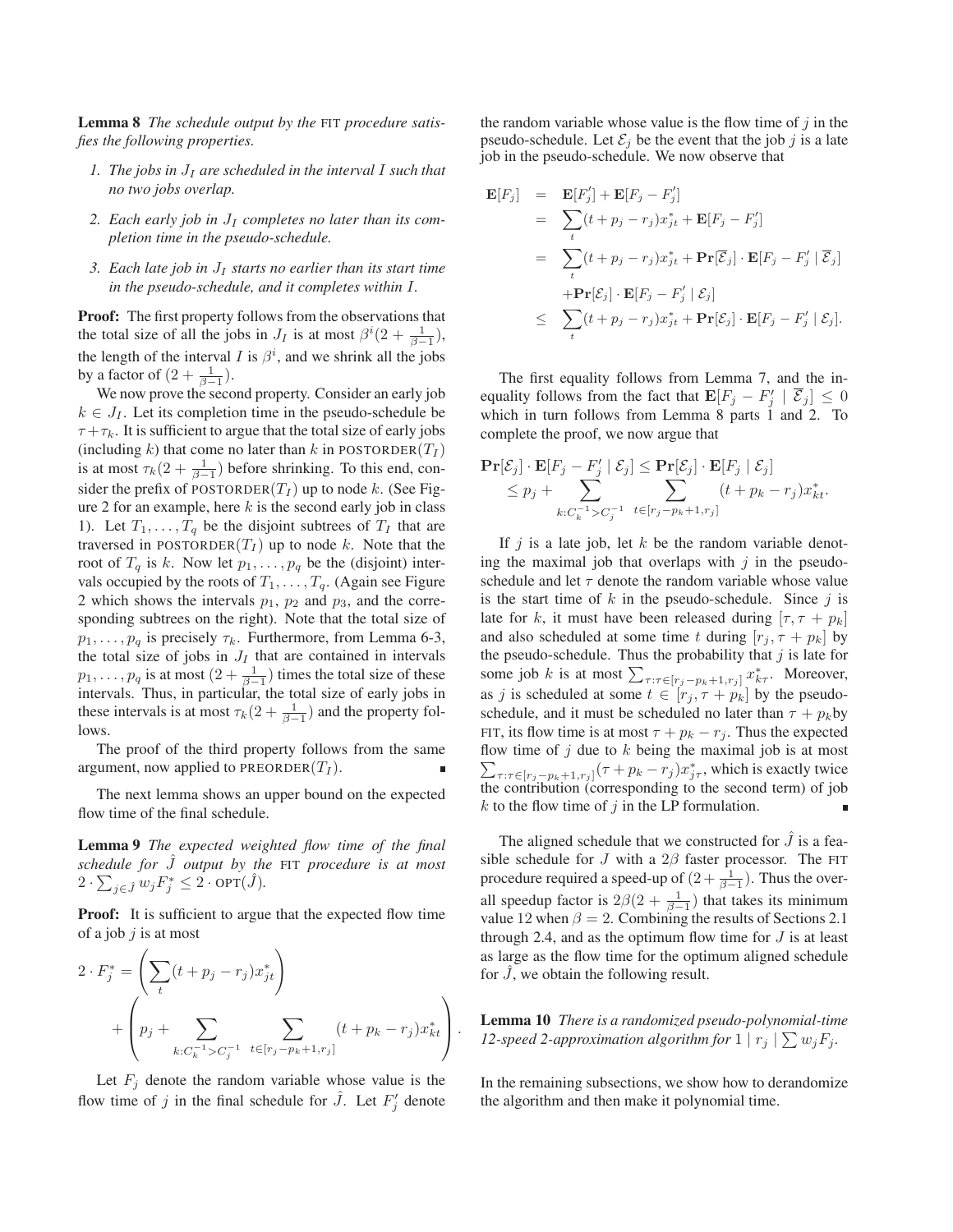### **2.5 Derandomization**

Consider a particular aligned  $\beta^i$ -interval *I*. As we vary  $\alpha$  from 0 to 1, there will be at most n changes in the class-i jobs scheduled during  $I$ . Further it is easy to efficiently compute the  $\alpha$ 's where the class-i job scheduled at I changes. Let  $m$  be the number of variables in our linear program. Thus we can compute at most  $nm$  values where the pseudo-schedule produced by our  $\alpha$  rounding changes. By exhaustively trying one  $\alpha$  from each of the resulting intervals, we can obtain a deterministic algorithm.

## **2.6 Making the Algorithm Polynomial Time**

The linear program  $LP$ , as given, is not polynomialsized. We give two conversions into a polynomial time algorithm, one for the unweighted case, and one for the weighted case.

We first show that, for the unweighted case, we can solve a polynomial-size linear program, while only increasing the total flow by a  $1 + o(1)$  factor. Let  $p_{\text{max}} = \max_{i} p_i$ . Then each job  $j$  clearly runs somewhere in the interval  $L_j = [r_j, r_j + np_{\text{max}}]$ . Let  $L = \bigcup_j L_j$  be the set of all times a job might possibly run in any optimal schedule. Clearly the length of L is at most  $|L| \leq n^2 p_{\text{max}}$ . Now define  $p_{\text{small}} = p_{\text{max}}/n^3$  and round all jobs processing times up to be integer multiples of  $p_{\text{small}}$ . Consider what this does to the optimal schedule. Each job's completion time is increased by at most  $np_{small}$  and hence the total flow is increased by  $n^2p_{\text{small}} \leq p_{\text{max}}/n \leq F_{\text{OPT}}/n$ . Similarly, we can round up each release date to be a multiple of  $p_{\text{small}}$ , with the same increase in total flow. The resulting instance now has polynomial size, since the range of processing time is polynomial, as is the total set of times in the set  $L$ , and the flow has increased by a  $1 + o(1)$  factor.

We now sketch how to obtain a polynomial-time algorithm for the problem  $1 | r_j | \sum w_j F_j$ , by approximating our pseudo-polynomial sized LP by an LP of polynomial size.

We begin by replacing sequences of variables of the form  $x_{j,s}, x_{j(s+1)}, x_{j(s+2)}, \ldots x_{jt}$  by one variable of the form  $x_{js(t+p_j)}$  if nothing "interesting" happens during the time interval  $[s, t]$ . Intuitively, since nothing interesting happens during  $[s, t]$ , we will only lose a factor of 2 in the objective by assuming that each variable  $x_{ju}$ , for  $u \in [s, t - p_i]$ , is equal to  $x_{jst} \cdot p_j/(t-s)$ , that is the start time of job j is spread evenly throughout the aligned  $p_i$ -intervals in [s, t].

We now define what the interesting times are inductively from the shortest possible job sizes to the longest possible job sizes. In our LP there will be one variable of the form  $x_{jst}$  for each job  $j \in C_i$  for each aligned  $\beta^i$ -interval that contains an interesting time, and for each maximal sequence

of aligned  $\beta^i$ -intervals that do not contain any interesting time. Assume that we are currently considering class- $i$  jobs (and have already finished handling the jobs of class  $\langle i \rangle$ ). Let  $\hat{r}_j$  be the smallest integer multiple of  $p_j$  that is at least  $r_j$ . An aligned  $\beta^i$ -interval I of the form  $[\hat{r}_j + xp_j, \hat{r}_j + (x+$  $1)p_i$  for some job j contains an interesting time if one of the following holds:

- $x$  is an integer power of 2, or
- I contains the release time of a job, or
- there is a variable of the form  $x_{kab}$  for a job  $k \in C_l$  for  $l < i$  where either a or b is properly contained in I.

Call a variable of the form  $x_{ist}$  where [s, t] is an aligned  $p_i$ interval a *regular variable*, otherwise call  $x_{jst}$  a *smeared* variable. Similarly define the time intervals  $[s, t]$  to be regular or smeared. Finally if there is a smeared variable of the form  $x_{ist}$  for a job in class  $C_i$  where [s, t] is properly contained in a smeared interval  $[s', t']$  for in a class  $i' < i$ , then break the smeared interval  $[s', t']$  into three smeared intervals by cutting at  $s$  and  $t$ . As a result of this construction, smeared intervals are either identical or disjoint. Further, it is easy to verify that changing where a job  $j$  is run within a smeared interval [s, t] for a smeared variable  $x_{jst}$  only changes the flow for that job by at most a factor of 2.

We claim that this leaves only a polynomial number of variables of the form  $x_{jst}$ . The objective is  $\sum w_j F_j$ . We now need to add constraints that each job is run. Let  $u_1, \ldots, u_m$  be a collection of times such that there is ex-<br>cetty and  $u$ , for each maximal time interval where no inactly one  $u_k$  for each maximal time interval where no interval [s, t] for a variable  $x_{jst}$  starts or finishes. We now add a constraint for each  $u_k$  that expresses that the sum of the  $(p_i/(t - s))x_{ist}$ , for [s, t] that contain  $u_k$ , is at most 1. Finally we add the constraint

$$
F_j \ge \frac{1}{2} \left( \sum_{r_j \le s} \sum_{s+p_j \le t} x_{jst}(t-r_j) + p_j + \sum_{k:C_k^{-1} > C_j^{-1}} \sum_{s \in [r_j - p_k + 1, r_j]} (s + p_k - r_j) x_{ks(s+p_k)} \right)
$$

Note that no smeared interval can contain the time  $r_i$ , by the definition of a regular interval.

We need to argue that for every aligned schedule  $S$  on  $J$ that there is a feasible solution for this LP where the value of the objective is at most a constant factor worse than the weighted flow for  $S$ . If  $S$  schedules job  $j$  to start at time  $u$ and  $x_{ju(u+p_i)}$  is a regular variable, then we set  $x_{ju(u+p_i)}$  to 1. Otherwise say u is part of a smeared interval [s, t] corresponding to the variable  $x_{jst}$ . Then we increment  $x_{jst}$  by 1. Feasibility follows from the fact that smeared intervals are identical or disjoint. The fact that the objective for the LP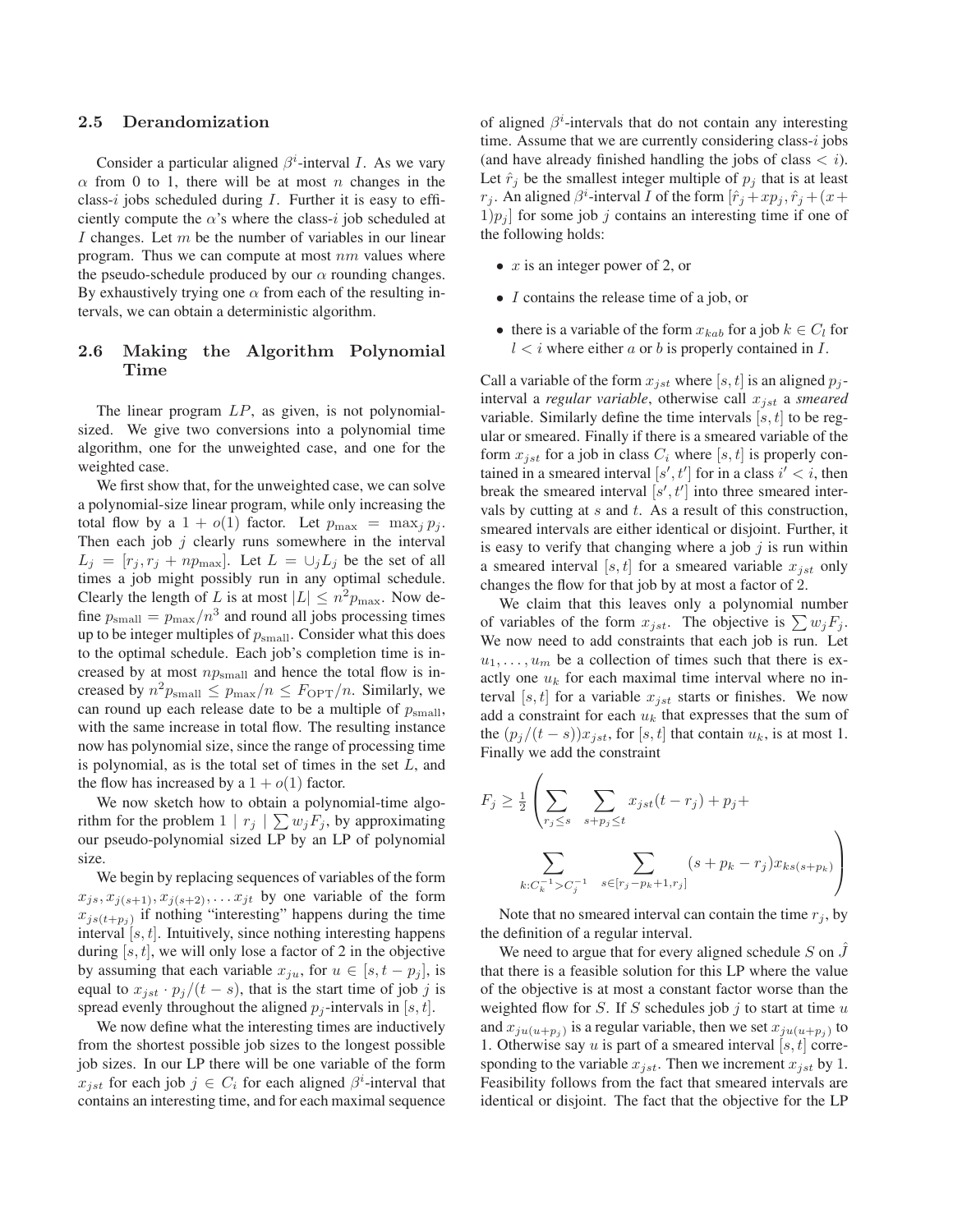is not more than a constant factor higher than the weighted flow for  $S$  follows from the fact that we cut at times where the flow for some job crossed an integer power of 2.

We then solve this polynomially sized LP. Then by local exchanges we can modify our LP solution so that it gives a laminar schedule for each class (say by always giving preference to heavier jobs, breaking ties in favor of earlier released jobs). We then use an  $\alpha$  rounding to get a pseudoschedule and proceed as before.

This completes the proof of Theorem 1.

### **3 Extensions to Other Metrics**

In this section, we explain how to extend the techniques of the previous section to other objective functions. As many of the details are similar to those for flow time, we only sketch the results, emphasizing the differences between the new metric and flow time.

### **3.1 Weighted Tardiness**

We can extend our results to the problem of minimizing weighted tardiness. Recall that the tardiness of job j is defined by  $T_j$  = max  $(C_j - d_j, 0)$  =  $\max(F_i - (d_i - r_i), 0)$ . Thus, to extend our results, we need to overcome two technical difficulties. First, we must deal with the fact that we are subtracting  $(d_j - r_j)$  from the objective, and second we must deal with taking the maximum with zero. We now sketch how to modify the results of Section 2.

The linear programming formulation will still have variables  $x_{it}$  with the same first two assignment constraints. Instead of the constraint on  $F_i$ , we will have the following constraints. Let  $u_{it}$  be the tardiness that job j will incur if started at time t and let  $y_j$  be the tardiness that j must necessarily incur because of other higher class jobs  $k$  whose execution overlaps with the release time  $r_j$  of j, i.e., jobs k with start times t such that  $t \leq r_j \leq t + p_k$  and such that  $p_k > p_j$ . So  $y_j = \sum_{k \in J: p_k > p_j} \sum_{t \in (r_j - p_k, r_j]}^{\infty} \max(t + \epsilon)$  $p_k + p_j - d_j$ , 0) $x_{kt}$ . We then have the objective function  $\sum_j w_j (y_j + \sum_t u_{jt} x_{jt})$ . This objective is now at most twice the optimal total weighted tardiness.

We now give two different approaches, depending on whether we are considering weighted tardiness, or the unweighted case when all weights are one.

For unweighted tardiness, the schedule still has a structural property, since within a class, the jobs will run in earliest deadline first (EDF) order. The pseudo-schedule satisfies the properties of Lemma 6, and expected total tardiness of job j is at most  $\sum_t u_{jt} x_{jt}^*$ . We then perform the same conversion to a schedule, the salient point being that each job either completes earlier than its completion time in the pseudoschedule, or the increase in its completion time can be charged against the new lower bound that we added to the linear program. We then prove the analog of Lemma 9, and see that we have 12-speed 2-approximation algorithm.

For weighted tardiness, we do not have the EDF ordering property. Thus, we must divide the jobs of each class into two sets, an *on-time* set and a *late* set. A job is put into the on-time set if more than half of its fractional weight is scheduled before its deadline and into the late set otherwise. We will then use two machines, one for the late jobs and one for the on-time jobs. For the late jobs in a class, you should always run the highest weighted job first, therefore we establish a "laminar" property. The on-time jobs do not contribute to the objective function, thus we can establish the laminar property by swapping jobs. We then continue as in the unweighted case, converting to a scheduling, again observing that each job either completes earlier than its completion time in the pseudoschedule, or the increase in its completion time can be charged against the new lower bound that we added to the linear program. We then prove the analog of Lemma 9 and see that we have a 2-machine 24-speed 4-approximation algorithm.

## **3.2 Unweighted Throughput Maximization**

In the unweighted throughput maximization problem, each job has a release time and a deadline and the goal is to maximize the number of jobs completed by their deadlines. We add a penalty constraint to the LP formulation that if placing a job  $j$  at time  $t$  completely subsumes the interval  $[r_{i'}, d_{i'}]$  of some job j' then  $x_{it} = 0$ . It is easily seen that restricted to jobs in a single class, the LP solution forms a laminar schedule. However we cannot apply the  $\alpha$  rounding as previously. The problem is that jobs may not necessarily be scheduled to an extent of 1 by the LP. Hence it could be that some job  $j$  of class  $i$  is scheduled to a non-zero extent at times  $t$  and  $t'$ , but the cumulative amount of class- $i$  jobs (other than  $j$ ) scheduled between  $t$  and  $t'$  is non-integral. This may cause the  $\alpha$  rounding to schedule the same job many times.

We use the following observation to get around this problem. Suppose j and j' are jobs in the same class such that  $j'$ lies in the subtree of  $j$  in the laminar tree (i.e.,  $j$  is executed both before and after  $j'$ ), then  $j$  can be executed wherever  $j'$  is. Thus, we can arbitrarily replace  $j'$  by j in the LP solution as long as the total amount of  $j$  scheduled does not exceed 1. Applying this idea repeatedly, the solution can be reduced to the form such that ignoring the leaves of the laminar tree, the cumulative amount of jobs in each subtree is integral. We then apply  $\alpha$  rounding to these jobs. Since the jobs corresponding to leaves are scheduled at exactly one location by the LP, we can use a separate  $\alpha$  rounding for these jobs. Jobs of the same class may now be placed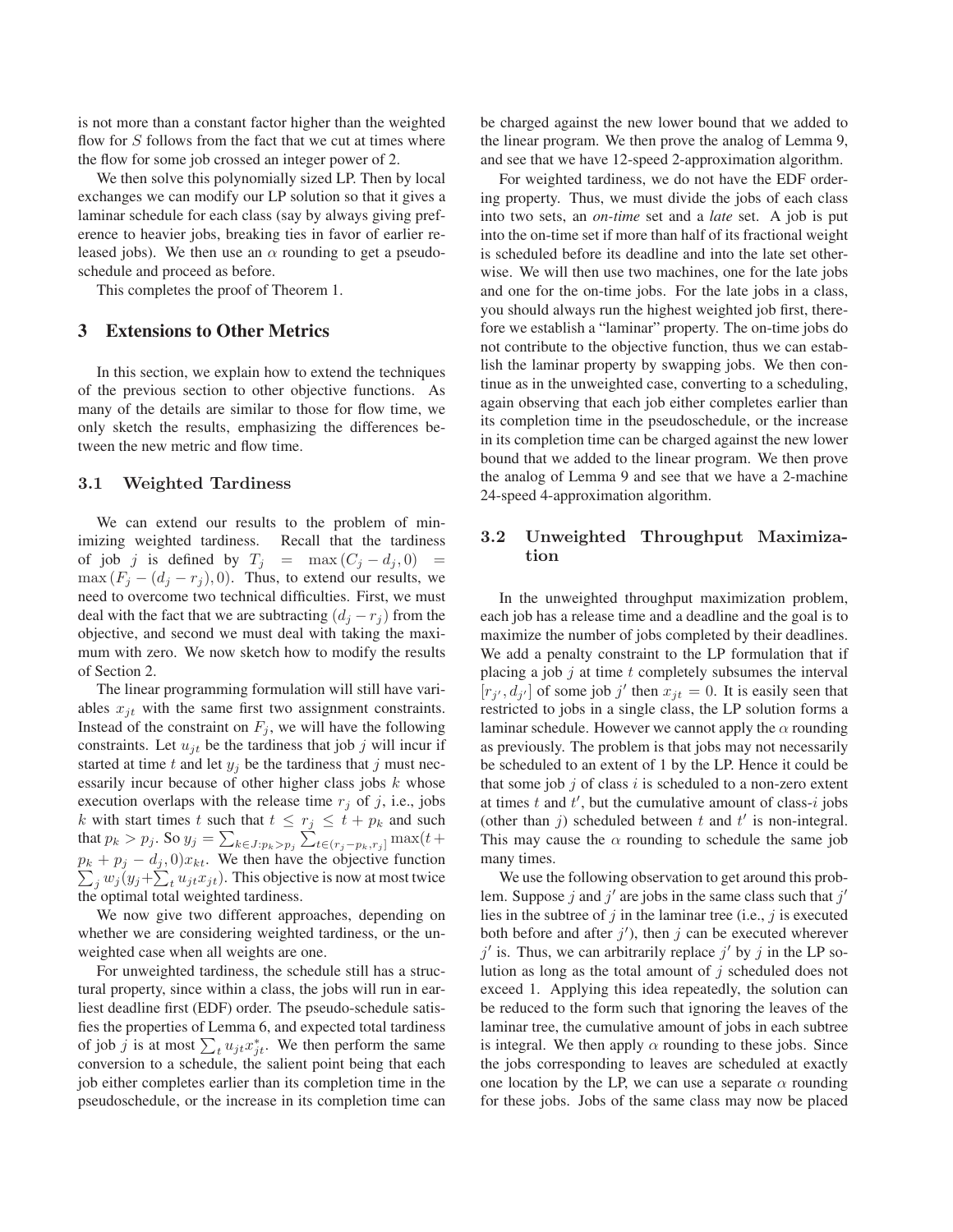at the same location, however this can be handled using another speed up factor of two. Thus we obtain a 24-speed 1-approximation algorithm for maximizing throughput.

#### **3.3 Broadcast Scheduling**

We now explain how to extend our technique to broadcast scheduling. The setting for broadcast scheduling is a collection of pages with sizes. Requests from clients for these pages arrive over time. A request for a page is satisfied by the first broadcast of this page that starts after this request arrives. One can express broadcast scheduling as a strongtime-indexed integer linear program as in [10]. There will be a variable  $x_{jst}$  that indicates that broadcasts for page j start at time  $s$ , and at time  $t$ , but at no time in between. We augment this linear program with the same additional lower bound for the flow as we did previously, and then proceed as before. The only issue that arises is in the FIT procedure. The issue is that some jobs may be both early and late, and thus might have to be scheduled at both the start and the end of the interval. By doubling the speed, thus getting a 24-speed algorithm, we can still obtain a feasible schedule.

# **4 Other Flow Time Results and Lower Bounds**

In this section, we show limits on rounding our linear program, and also show that if we allow multiple machines, we can get a stronger result.

A natural open question raised by our results so far is whether  $(1 + \epsilon)$ -speed  $O(1)$ -approximation polynomialtime algorithms exist for these problems. We show that such a result can not be obtained from our linear programming formulation, and at least 2-speed is needed for rounding the fractional solution. In particular, even for the unweighted case, we show that

**Theorem 11** *There are job sequences for which the total flow time of any non-preemptive schedule on a*  $(2-\epsilon)$ -speed *machine is polynomially larger (in the number of jobs) than the value of the optimal fractional solution* LP<sup>∗</sup> *(on a speed 1 machine).*

**Proof:** Without loss of generality we assume that  $\epsilon$  is small enough that  $k = 1/\epsilon$  is an even integer. Consider a job sequence where all jobs have weight 1. Let  $x$  be the integer  $[2(\ln 2)/\epsilon]$ , and let  $L = k^{x+1}$ . There is one big job of size  $L$  released at time 0. There are  $x$  batches of medium jobs, each job of size 1. The *i*-th batch, for  $i = 1, \ldots, x$ , consists of  $L(1 - \epsilon(1 - \epsilon/2)^i)$  jobs that are released during  $[(i-1)L^2,(i-1)L^2+L]$  at equally spaced time units. Finally, there are  $x$  batches of tiny jobs, each job of size  $1/L^5$ . For  $i = 1, \ldots, x-1$ , the *i*-th batch is released during  $[(i-1)L^2+L, iL^2]$  such that one job is released every  $1/L^3$ units of time. The last batch of tiny jobs is released during  $[(x-1)L^2, L^3]$ , each job released every  $1/L^3$  units of time.

Note that for each interval  $[(i - 1)L^2, (i - 1)L^2 + L]$ , the amount of work of medium jobs released in the interval is  $(1 - \epsilon(1 - \epsilon/2)^i)L$ . For each such interval, the LP solution places a  $\epsilon (1 - \epsilon/2)^i$  fraction of the big job at the beginning of this interval, and places  $1 - \epsilon (1 - \epsilon/2)^i$  units of medium jobs in first come first served order every 1 time unit. Finally each tiny job is scheduled to an extent of 1 immediately upon release. It can be easily verified that each job is scheduled to an extent of at least 1 and hence this is a feasible LP solution. A simple calculation shows that the value of  $LP^*$  is at most  $O(L^2)$  (the total flow time of big job is  $\sum_i \epsilon (1 - \epsilon/2)^i ((i - 1)L^2 + L) = O(L^2)$ , similarly the penalty terms in the  $i$ -th batch contribute about  $\epsilon (1 - \epsilon/2)^i L^2/2$  and hence the total contribution is  $O(L^2)$ , the flow time of medium jobs is  $O(L^2)$  and the tiny jobs is  $O(L)$ ). We now claim that any non-preemptive schedule on a  $(2 - \epsilon)$ -speed machine has flow time at least  $\Omega(L^3)$ . Clearly this is true if the big job is placed after  $L^3$ , and hence we assume that it is placed earlier. Another observation is that even if a single medium job (or even one time unit of big job) is placed during the intervals where tiny jobs arrive, then at least  $\Omega(L^3)$  tiny jobs incur a flow time of at least 1/2. This implies that the big job must be placed entirely in the interval where medium jobs arrive. However, since the speed is only  $(2-\epsilon)$ , even if the large job is placed during the  $x$ -th batch (where the fewest number of medium jobs arrive), at least  $L + L(1 - \epsilon(1 - \epsilon/2)^{x}) - L(2 - \epsilon) \approx$  $(\epsilon/2)L = \Omega(L)$  work cannot be completed within this batch and hence this will displace  $\Omega(L)$  medium jobs, all of which need to move a distance of at least  $\Omega(L^2)$  to avoid overlap with tiny jobs. Hence the total flow time of any schedule is  $\Omega(L^3)$ . As the number of jobs in the instance is  $n = O(L^6)$ , this implies an integrality gap of  $\Omega(n^{1/6})$ .

In contrast to the previous result, it is possible to obtain a positive result with speed  $1 + \epsilon$  processors using resource augmentation on the number of processors. More precisely, it is possible to obtain an  $O(\frac{-\log \epsilon}{\epsilon})$ -machine  $1+O(\epsilon)$ -speed  $O(1)$ -approximation polynomial-time algorithm. The jobs sizes are initially rounded down to the nearest integer power of  $1 + \epsilon$ . We formulate a strong-time-indexed integer linear program. This integer linear program is not restricted to aligned schedules, but does incorporate the new lower bound on the flow of a job. The relaxed linear program is then solved. The classes of jobs are partitioned between each of the  $m$  processors. Jobs in class  $C_i$  are assigned to processor i mod m. If  $m \ge (\log_{\frac{1}{\epsilon}})/\log(1+\epsilon)$  =  $\Theta(-(\log \epsilon)/\epsilon)$  then the possible jobs sizes assigned to any one processor form a geometric sequence with ratio  $1/\epsilon$ . The pseudo-schedule is then created as before. The total size of the shorter jobs that overlap a bigger job in the